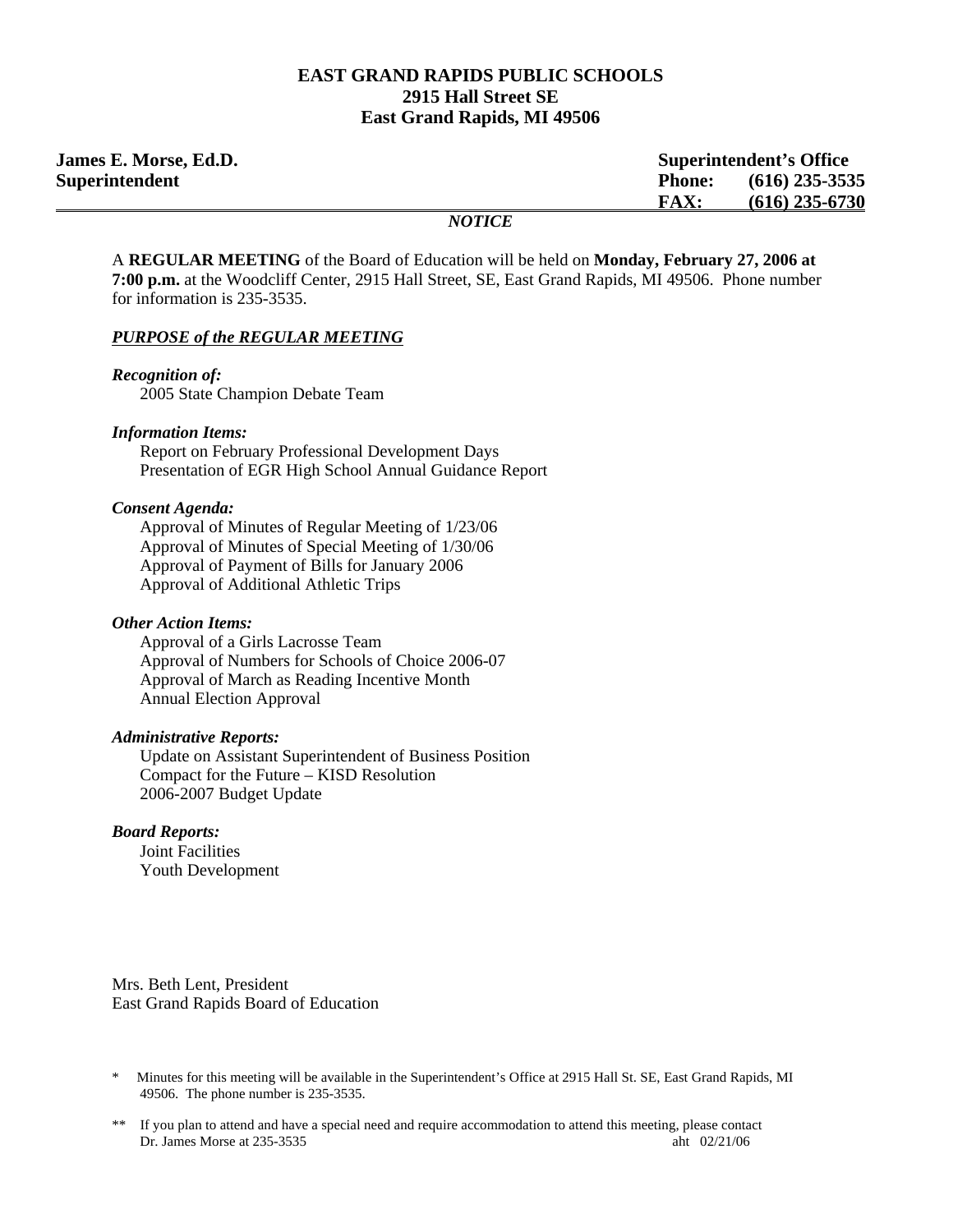# *Our Mission*

# *Educating and inspiring each student to navigate successfully*

### *in a global community.*

# EAST GRAND RAPIDS PUBLIC SCHOOLS Kent County, Michigan

**REGULAR Meeting of the East Grand Rapids Board of Education**

Woodcliff Center, 2915 Hall Street, SE, East Grand Rapids, MI 49506. Phone 616-235-3535.

### **Monday, February 27, 2006**

**7:00 p.m.**

# **AGENDA**

- 1. Meeting Called to Order
- 2. Acknowledgment of Guests
- 3. Public Comments
- 4. Communications to and from the Board
- 5. High School Student Council President's Report Mr. John Abraham
- 6. EGREA President's Report Mrs. Nancy McSkimming
- 7. Recognition of the East Grand Rapids High School Debate Team for 2005 State Championship – Mr. Pat Cwayna

### *Information Items:*

- 8. Report on February Professional Development Days Mr. Doug Jenkins and Mrs. Jeanne Glowicki
- 9. Presentation of the East Grand Rapids High School Annual Guidance Report Mr. Larry Fisher

### *Action Items - Consent Agenda:*

 Background: In order to save time during the meeting, we are using a Consent Agenda. Items in the Consent Agenda include those that are routine or have been previously discussed by the Board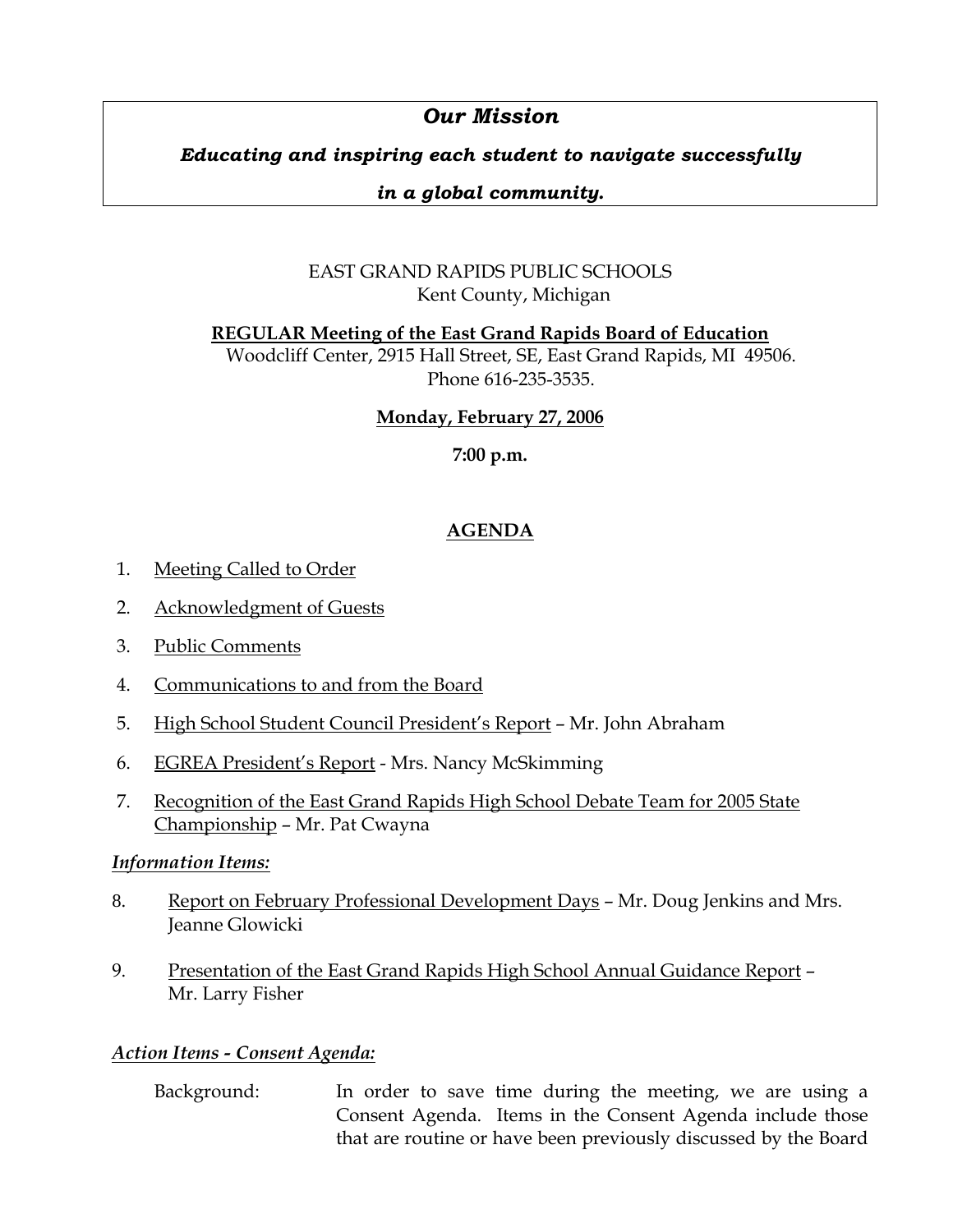of Education. Any Board Member may request to have any item removed for a separate discussion and vote.

| Recommendation: | Motion to approve items in the Consent Agenda Numbers 10 |
|-----------------|----------------------------------------------------------|
|                 | through $13.$                                            |

- 10. Approval of Minutes of REGULAR MEETING of 1/23/06 (Enclosure #10)
- 11. Approval of Minutes of SPECIAL MEETING of 1/30/06 (Enclosure #11)
- 12. Approval of Payment of Bills for January 2006 (Enclosure #12)
- 13. Approval of Additional Athletic Trips (Enclosure #13)
	- Background: In accordance with Board of Education Policy #7490, the district has various trips and athletic activities as outlined in Enclosure #13 for approval by the Board.
	- Recommendation: Motion to approve various trips and athletic activities as outlined in Enclosure #13.

#### *Other Action Items:*

- 14. Approval of a Girls Lacrosse Team (Enclosure #14)
	- Background: Mr. Fouch has worked with the parents and girls to develop a non-funded Girls Lacrosse Team. All expenses would be paid by the parents with administrative support by the athletic office.
	- Recommendation: Motion to approve a new non-funded Girls Lacrosse Team as a club sport upon the recommendation of the Athletic Director and Superintendent.
- 15. Approval of Numbers for the 2006-2007 Schools of Choice Program (Enclosure #15)
	- Background: The East Grand Rapids Public Schools has participated in the Kent Intermediate School District Collaborative Schools of Choice Program since its inception in the 1996-97 school year. The Finance Committee and Superintendent are recommending that we accept 38 (includes 3 siblings and 9 employee children) students plus additional siblings if space is available through the 2006-07 Kent ISD Collaborative Schools of Choice Program.
	- Recommendation: Motion to accept 38 students plus additional siblings if space is available through the 2006-07 Kent ISD Collaborative Schools of Choice Program.